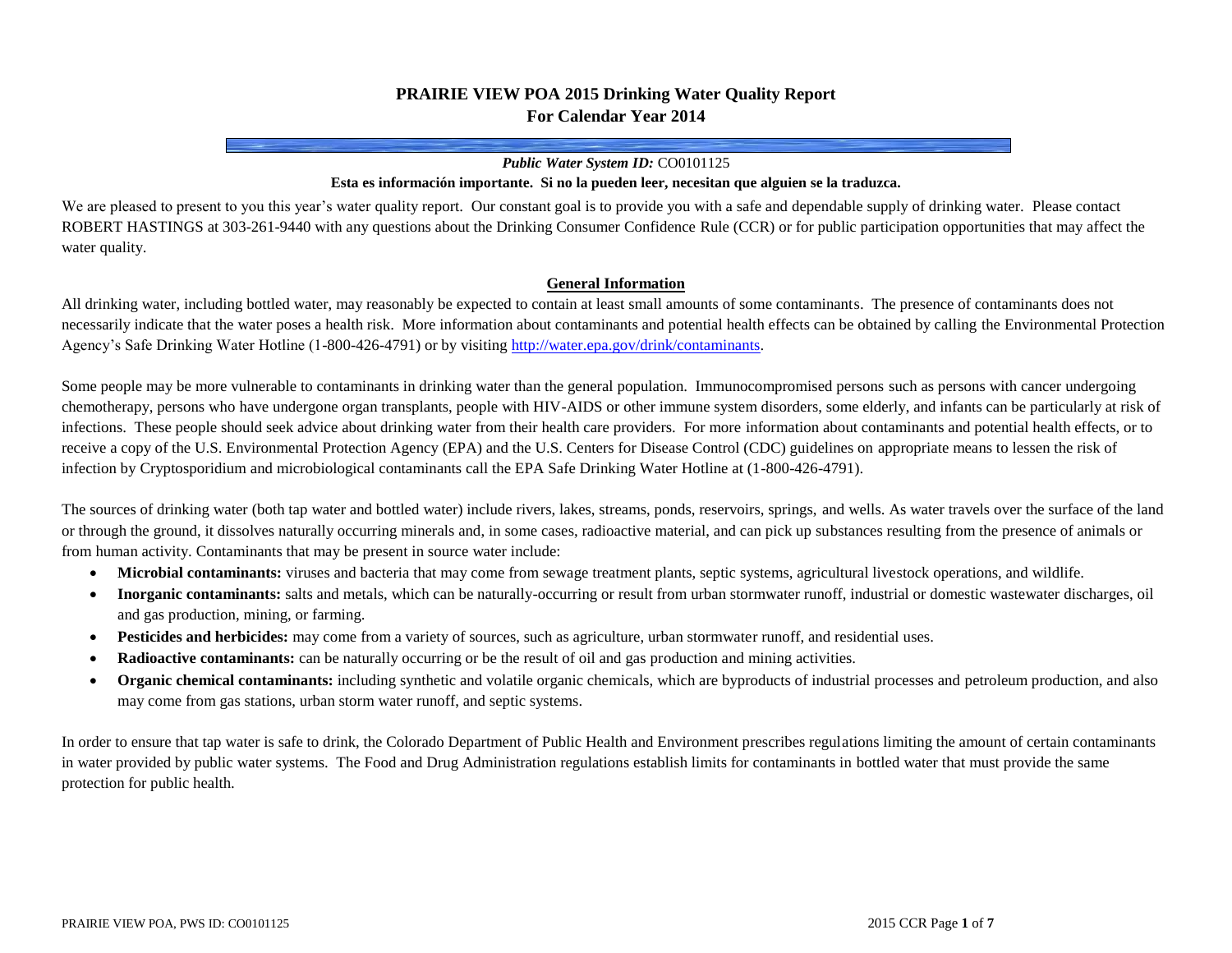## **Lead in Drinking Water**

If present, elevated levels of lead can cause serious health problems (especially for pregnant women and young children). It is possible that lead levels at your home may be higher than other homes in the community as a result of materials used in your home's plumbing. If you are concerned about lead in your water, you may wish to have your water tested. When your water has been sitting for several hours, you can minimize the potential for lead exposure by flushing your tap for 30 seconds to 2 minutes before using water for drinking or cooking. Additional information on lead in drinking water, testing methods, and steps you can take to minimize exposure is available from the Safe Drinking Water Hotline (1-800-426-4791) or a[t http://www.epa.gov/safewater/lead.](http://www.epa.gov/safewater/lead)

## **Source Water Assessment and Protection (SWAP)**

The Colorado Department of Public Health and Environment has provided us with a Source Water Assessment Report for our water supply. For general information or to obtain a copy of the report please visit [http://wqcdcompliance.com/ccr.](http://wqcdcompliance.com/ccr) The report is located under "Source Water Assessment Reports", and then "Assessment Report by County". Select ADAMS County and find 101125; PRAIRIE VIEW POA or by contacting ROBERT HASTINGS at 303-261-9440. The Source Water Assessment Report provides a screening-level evaluation of potential contamination that *could* occur. It *does not* mean that the contamination *has or will* occur. We can use this information to evaluate the need to improve our current water treatment capabilities and prepare for future contamination threats. This can help us ensure that quality finished water is delivered to your homes. In addition, the source water assessment results provide a starting point for developing a source water protection plan. Potential sources of contamination in our source water area are listed on the next page.

Please contact us to learn more about what you can do to help protect your drinking water sources, any questions about the Drinking Water Consumer Confidence Report, to learn more about our system, or to attend scheduled public meetings. We want you, our valued customers, to be informed about the services we provide and the quality water we deliver to you every day.

## **Our Water Sources**

| <u>Source</u>     | Source Tvpe | <b>Water Type</b> | <b>Potential Source(s) of Contamination</b> |
|-------------------|-------------|-------------------|---------------------------------------------|
| LARGE SUMMER WELL | Well        | Groundwater       |                                             |

# **Terms and Abbreviations**

- **Maximum Contaminant Level (MCL)** − The highest level of a contaminant allowed in drinking water.
- **Treatment Technique (TT)** − A required process intended to reduce the level of a contaminant in drinking water.
- **•** Action Level (AL) − The concentration of a contaminant which, if exceeded, triggers treatment and other regulatory requirements.
- Maximum Residual Disinfectant Level (MRDL) The highest level of a disinfectant allowed in drinking water. There is convincing evidence that addition of a disinfectant is necessary for control of microbial contaminants.
- Maximum Contaminant Level Goal (MCLG) The level of a contaminant in drinking water below which there is no known or expected risk to health. MCLGs allow for a margin of safety.
- Maximum Residual Disinfectant Level Goal (MRDLG) The level of a drinking water disinfectant, below which there is no known or expected risk to health. MRDLGs do not reflect the benefits of the use of disinfectants to control microbial contaminants.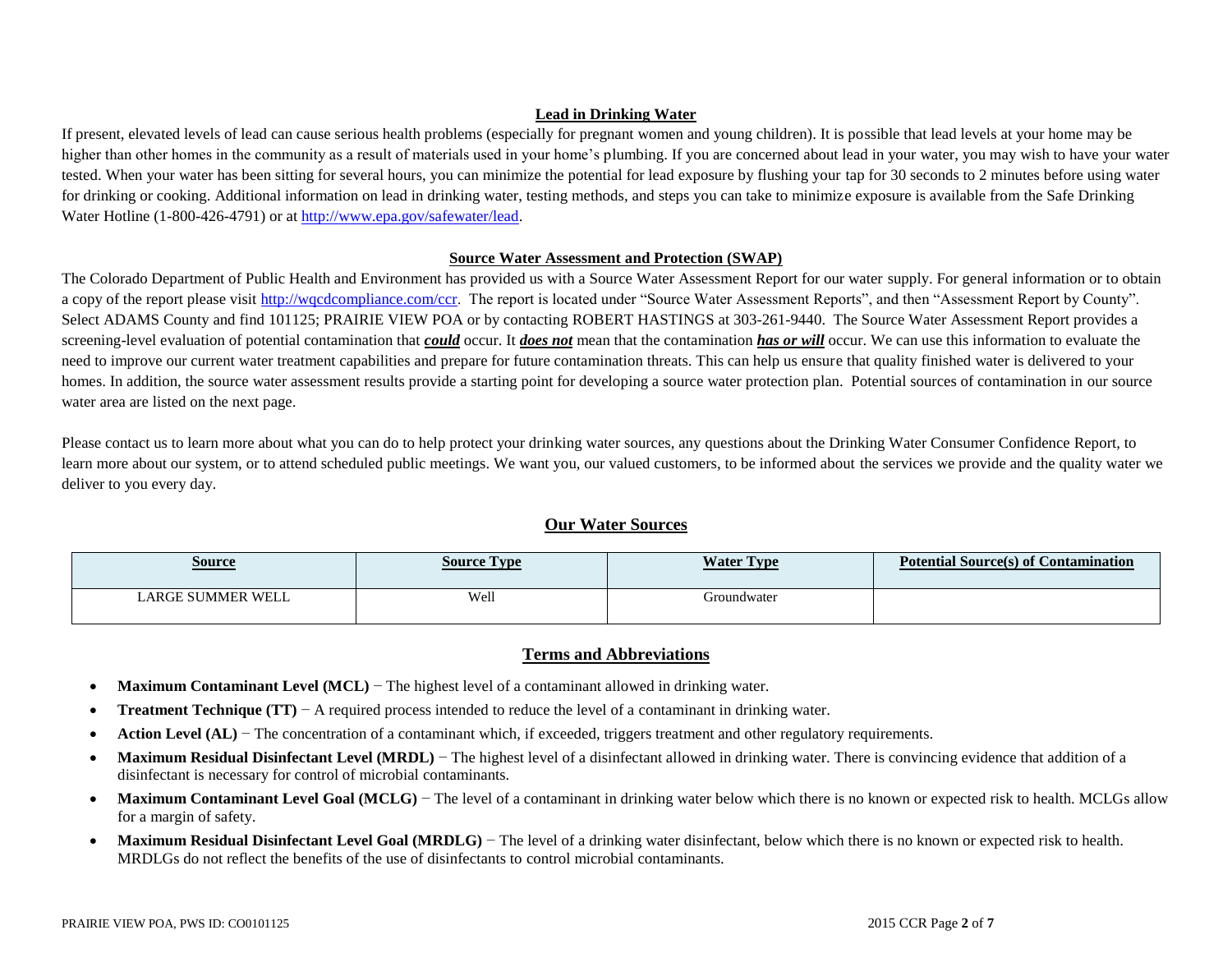- **Violation (No Abbreviation)** − Failure to meet a Colorado Primary Drinking Water Regulation.
- **Formal Enforcement Action (No Abbreviation)** − Escalated action taken by the State (due to the risk to public health, or number or severity of violations) to bring a non-compliant water system back into compliance.
- **Variance and Exemptions (V/E)** − Department permission not to meet a MCL or treatment technique under certain conditions.
- **Gross Alpha (No Abbreviation)** − Gross alpha particle activity compliance value. It includes radium-226, but excludes radon 222, and uranium.
- **Picocuries per liter (pCi/L)** − Measure of the radioactivity in water.
- **Nephelometric Turbidity Unit (NTU)** − Measure of the clarity or cloudiness of water. Turbidity in excess of 5 NTU is just noticeable to the typical person.
- **Compliance Value (No Abbreviation)** Single or calculated value used to determine if regulatory contaminant level (e.g. MCL) is met. Examples of calculated values are the 90<sup>th</sup> Percentile, Running Annual Average (RAA) and Locational Running Annual Average (LRAA).
- **Average (x-bar)** − Typical value.
- **Range (R)** − Lowest value to the highest value.
- **Sample Size (n)** − Number or count of values (i.e. number of water samples collected).
- **Parts per million = Milligrams per liter (ppm = mg/L)** One part per million corresponds to one minute in two years or a single penny in \$10,000.
- **Parts per billion = Micrograms per liter (ppb = ug/L)** One part per billion corresponds to one minute in 2,000 years, or a single penny in \$10,000,000.
- **Not Applicable**  $(N/A)$  Does not apply or not available.

## **Detected Contaminants**

PRAIRIE VIEW POA routinely monitors for contaminants in your drinking water according to Federal and State laws. The following table(s) show all detections found in the period of January 1 to December 31, 2014 unless otherwise noted. The State of Colorado requires us to monitor for certain contaminants less than once per year because the concentrations of these contaminants are not expected to vary significantly from year to year, or the system is not considered vulnerable to this type of contamination. Therefore, some of our data, though representative, may be more than one year old. Violations and Formal Enforcement Actions, if any, are reported in the next section of this report.

Note: Only detected contaminants sampled within the last 5 years appear in this report. If no tables appear in this section then no contaminants were detected in the last round of monitoring.

**Lead and Copper Sampled in the Distribution System**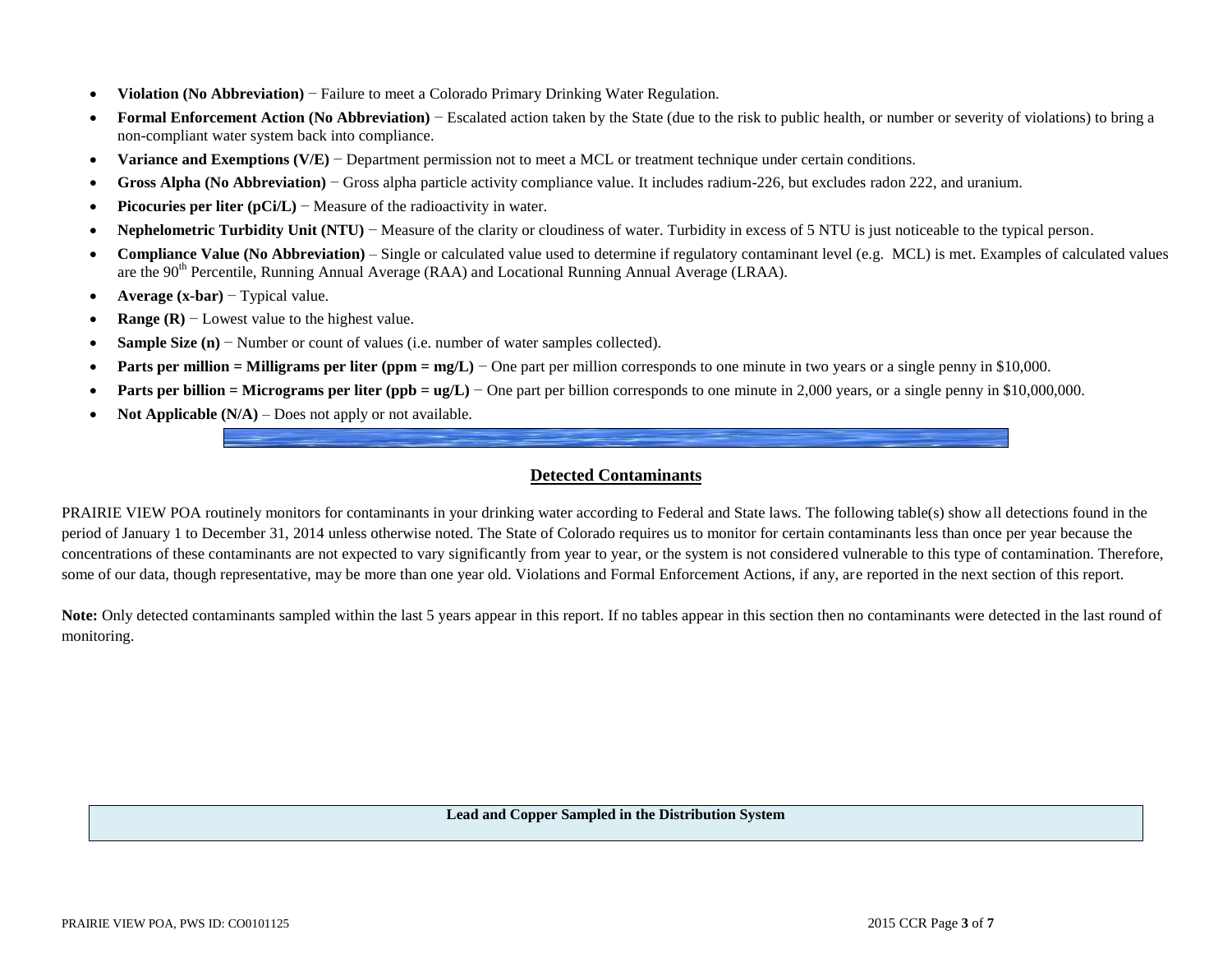| <b>Contaminant Name</b> | <b>Time Period</b> | $90th$ Percentile | <b>Sample</b> | Unit of        | 90 <sup>th</sup> | <b>Sample</b>   | 90 <sup>th</sup> Percentile | <b>Typical Sources</b>       |
|-------------------------|--------------------|-------------------|---------------|----------------|------------------|-----------------|-----------------------------|------------------------------|
|                         |                    |                   | <b>Size</b>   | <b>Measure</b> | Percentile       | <b>Sites</b>    | AL                          |                              |
|                         |                    |                   |               |                | AL               | <b>Above AL</b> | <b>Exceedance</b>           |                              |
|                         |                    |                   |               |                |                  |                 |                             |                              |
| Copper                  | 08/11/2014 to      | 0.44              | 10            | ppm            | 1.3              | $\theta$        | N <sub>0</sub>              | Corrosion of household       |
|                         | 12/10/2014         |                   |               |                |                  |                 |                             | plumbing systems; Erosion of |
|                         |                    |                   |               |                |                  |                 |                             | natural deposits             |
|                         |                    |                   |               |                |                  |                 |                             |                              |
| Lead                    | $08/11/2014$ to    | 3                 | 10            | ppb            | 15               | $\theta$        | N <sub>0</sub>              | Corrosion of household       |
|                         | 12/10/2014         |                   |               |                |                  |                 |                             | plumbing systems; Erosion of |
|                         |                    |                   |               |                |                  |                 |                             | natural deposits             |
|                         |                    |                   |               |                |                  |                 |                             |                              |
| Copper                  | $03/12/2014$ to    | 0.92              | 11            | ppm            | 1.3              |                 | N <sub>0</sub>              | Corrosion of household       |
|                         | 06/05/2014         |                   |               |                |                  |                 |                             | plumbing systems; Erosion of |
|                         |                    |                   |               |                |                  |                 |                             | natural deposits             |
|                         |                    |                   |               |                |                  |                 |                             |                              |
| Lead                    | $03/12/2014$ to    | 6.9               | 11            | ppb            | 15               |                 | N <sub>0</sub>              | Corrosion of household       |
|                         | 06/05/2014         |                   |               |                |                  |                 |                             | plumbing systems; Erosion of |
|                         |                    |                   |               |                |                  |                 |                             | natural deposits             |
|                         |                    |                   |               |                |                  |                 |                             |                              |

| Disinfection Byproducts Sampled in the Distribution System |      |         |                       |                              |                           |            |             |                                              |                                |                                             |
|------------------------------------------------------------|------|---------|-----------------------|------------------------------|---------------------------|------------|-------------|----------------------------------------------|--------------------------------|---------------------------------------------|
| <b>Name</b>                                                | Year | Average | Range<br>$Low - High$ | <b>Sample</b><br><b>Size</b> | Unit of<br><b>Measure</b> | <b>MCL</b> | <b>MCLG</b> | <b>Highest</b><br>Compliance<br><b>Value</b> | <b>MCL</b><br><b>Violation</b> | <b>Typical Sources</b>                      |
| <b>Total Haloacetic Acids</b><br>(HAA5)                    | 2014 | 59.97   | 50.09 to 71.91        | 4                            | ppb                       | 60         | N/A         |                                              | Yes                            | Byproduct of drinking<br>water disinfection |
| <b>Total Trihalomethanes</b><br>(TTHM)                     | 2014 | 76.92   | 64.3 to 88.9          | 4                            | ppb                       | 80         | N/A         |                                              | Yes                            | Byproduct of drinking<br>water disinfection |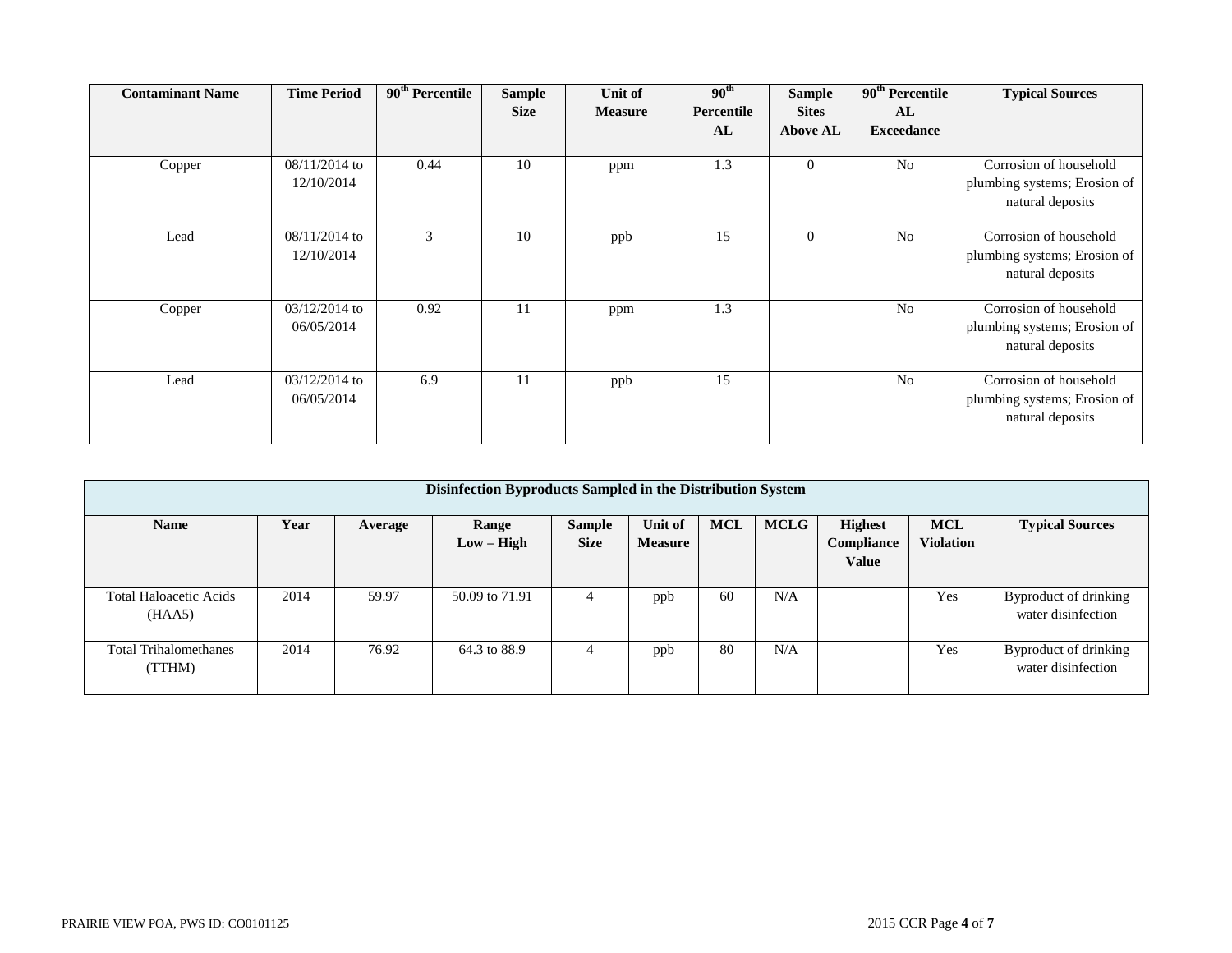| Inorganic Contaminants Sampled at the Entry Point to the Distribution System |      |         |                       |                              |                           |            |             |                                |                                                                                                                                 |
|------------------------------------------------------------------------------|------|---------|-----------------------|------------------------------|---------------------------|------------|-------------|--------------------------------|---------------------------------------------------------------------------------------------------------------------------------|
| <b>Contaminant Name</b>                                                      | Year | Average | Range<br>$Low - High$ | <b>Sample</b><br><b>Size</b> | Unit of<br><b>Measure</b> | <b>MCL</b> | <b>MCLG</b> | <b>MCL</b><br><b>Violation</b> | <b>Typical Sources</b>                                                                                                          |
| Barium                                                                       | 2011 | 0.01    | $0.01$ to $0.01$      |                              | ppm                       |            |             | N <sub>0</sub>                 | Discharge of drilling wastes; discharge from<br>metal refineries; erosion of natural deposits                                   |
| Fluoride                                                                     | 2011 | 1.9     | $1.9 \text{ to } 1.9$ |                              | ppm                       |            |             | N <sub>0</sub>                 | Erosion of natural deposits; water additive which<br>promotes strong teeth; discharge from fertilizer<br>and aluminum factories |

| <b>Unregulated or Secondary Contaminants**</b><br>** Secondary standards are non-enforceable guidelines for contaminants that may cause cosmetic effects (such as skin, or tooth discoloration) or aesthetic effects (such as taste, odor, or<br>color) in drinking water. |      |         |                       |                    |                        |                           |  |  |  |
|----------------------------------------------------------------------------------------------------------------------------------------------------------------------------------------------------------------------------------------------------------------------------|------|---------|-----------------------|--------------------|------------------------|---------------------------|--|--|--|
| <b>Contaminant Name</b>                                                                                                                                                                                                                                                    | Year | Average | Range<br>$Low - High$ | <b>Sample Size</b> | <b>Unit of Measure</b> | <b>Secondary Standard</b> |  |  |  |
| <b>COPPER</b>                                                                                                                                                                                                                                                              | 2014 | 0.18    | $0.02$ to $0.44$      | 5                  | MG/L                   |                           |  |  |  |
| <b>DIBROMOACETIC</b><br><b>ACID</b>                                                                                                                                                                                                                                        | 2014 | 1.54    | 1.54 to 1.54          |                    | N/A                    |                           |  |  |  |
| <b>DICHLOROACETIC</b><br><b>ACID</b>                                                                                                                                                                                                                                       | 2014 | 23.52   | 23.52 to 23.52        |                    | N/A                    |                           |  |  |  |
| LEAD                                                                                                                                                                                                                                                                       | 2014 | 1.4     | $0$ to $4$            | 5                  | $UG/L$                 |                           |  |  |  |
| MONOCHLOROACE<br><b>TIC ACID</b>                                                                                                                                                                                                                                           | 2014 | 2.01    | 2.01 to 2.01          |                    | N/A                    |                           |  |  |  |
| <b>TRICHLOROACETIC</b>                                                                                                                                                                                                                                                     | 2014 | 23.02   | 23.02 to 23.02        |                    | N/A                    |                           |  |  |  |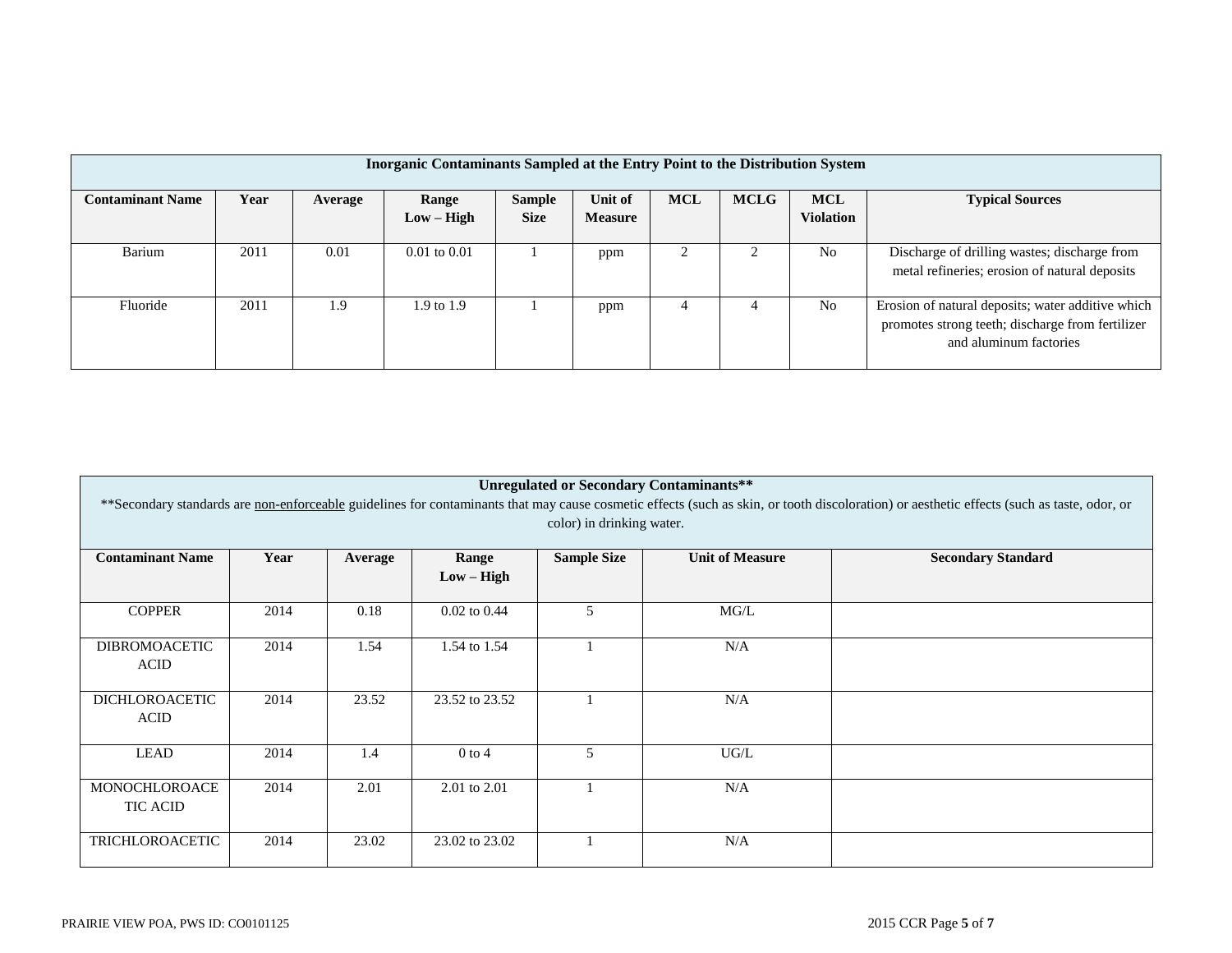| <b>Unregulated or Secondary Contaminants**</b>                                                                                                                                             |              |         |       |                    |                        |                           |  |  |  |
|--------------------------------------------------------------------------------------------------------------------------------------------------------------------------------------------|--------------|---------|-------|--------------------|------------------------|---------------------------|--|--|--|
| **Secondary standards are non-enforceable guidelines for contaminants that may cause cosmetic effects (such as skin, or tooth discoloration) or aesthetic effects (such as taste, odor, or |              |         |       |                    |                        |                           |  |  |  |
| color) in drinking water.                                                                                                                                                                  |              |         |       |                    |                        |                           |  |  |  |
|                                                                                                                                                                                            |              |         |       |                    |                        |                           |  |  |  |
| <b>Contaminant Name</b>                                                                                                                                                                    | Year         | Average | Range | <b>Sample Size</b> | <b>Unit of Measure</b> | <b>Secondary Standard</b> |  |  |  |
|                                                                                                                                                                                            | $Low - High$ |         |       |                    |                        |                           |  |  |  |
|                                                                                                                                                                                            |              |         |       |                    |                        |                           |  |  |  |
| <b>ACID</b>                                                                                                                                                                                |              |         |       |                    |                        |                           |  |  |  |
|                                                                                                                                                                                            |              |         |       |                    |                        |                           |  |  |  |

# **Violations, Significant Deficiencies, and Formal Enforcement Actions**

|                                           |                                                    | <b>Violations</b>       |                                                                                                                                                                                                                                             |                            |                           |  |  |  |  |
|-------------------------------------------|----------------------------------------------------|-------------------------|---------------------------------------------------------------------------------------------------------------------------------------------------------------------------------------------------------------------------------------------|----------------------------|---------------------------|--|--|--|--|
| <b>Name</b>                               | Category                                           | <b>Time Period</b>      | <b>Health Effects</b>                                                                                                                                                                                                                       | Compliance<br><b>Value</b> | <b>TT Level or</b><br>MCL |  |  |  |  |
| TOTAL TRIHALOMETHANES<br>(TTHM)           | MCL, AVERAGE - MAXIMUM<br><b>CONTAMINANT LEVEL</b> | 07/01/2014 - 09/30/2014 | Some people who drink water containing<br>trihalomethanes in excess of the MCL over<br>many years may experience problems with<br>their liver, kidneys, or central nervous<br>systems, and may have an increased risk of<br>getting cancer. | 86 UG/L                    | 80 UG/L                   |  |  |  |  |
| <b>TOTAL HALOACETIC ACIDS</b><br>(HAA5)   | MCL, AVERAGE - MAXIMUM<br><b>CONTAMINANT LEVEL</b> | 07/01/2014 - 09/30/2014 | Some people who drink water containing<br>haloacetic acids in excess of the MCL over<br>many years may have an increased risk of<br>getting cancer.                                                                                         | 65 UG/L                    | $60$ UG/L                 |  |  |  |  |
| <b>LEAD &amp; COPPER RULE</b>             | PUBLIC EDUCATION (LCR) -<br>MONITORING & REPORTING | $02/01/2014$ - Open     | N/A                                                                                                                                                                                                                                         | N/A                        | N/A                       |  |  |  |  |
| <b>CONSUMER CONFIDENCE</b><br><b>RULE</b> | <b>CCR REPORT - MONITORING</b><br>& REPORTING      | 07/01/2014 - 09/09/2014 | N/A                                                                                                                                                                                                                                         | N/A                        | N/A                       |  |  |  |  |
| <b>Additional Violation Information</b>   |                                                    |                         |                                                                                                                                                                                                                                             |                            |                           |  |  |  |  |